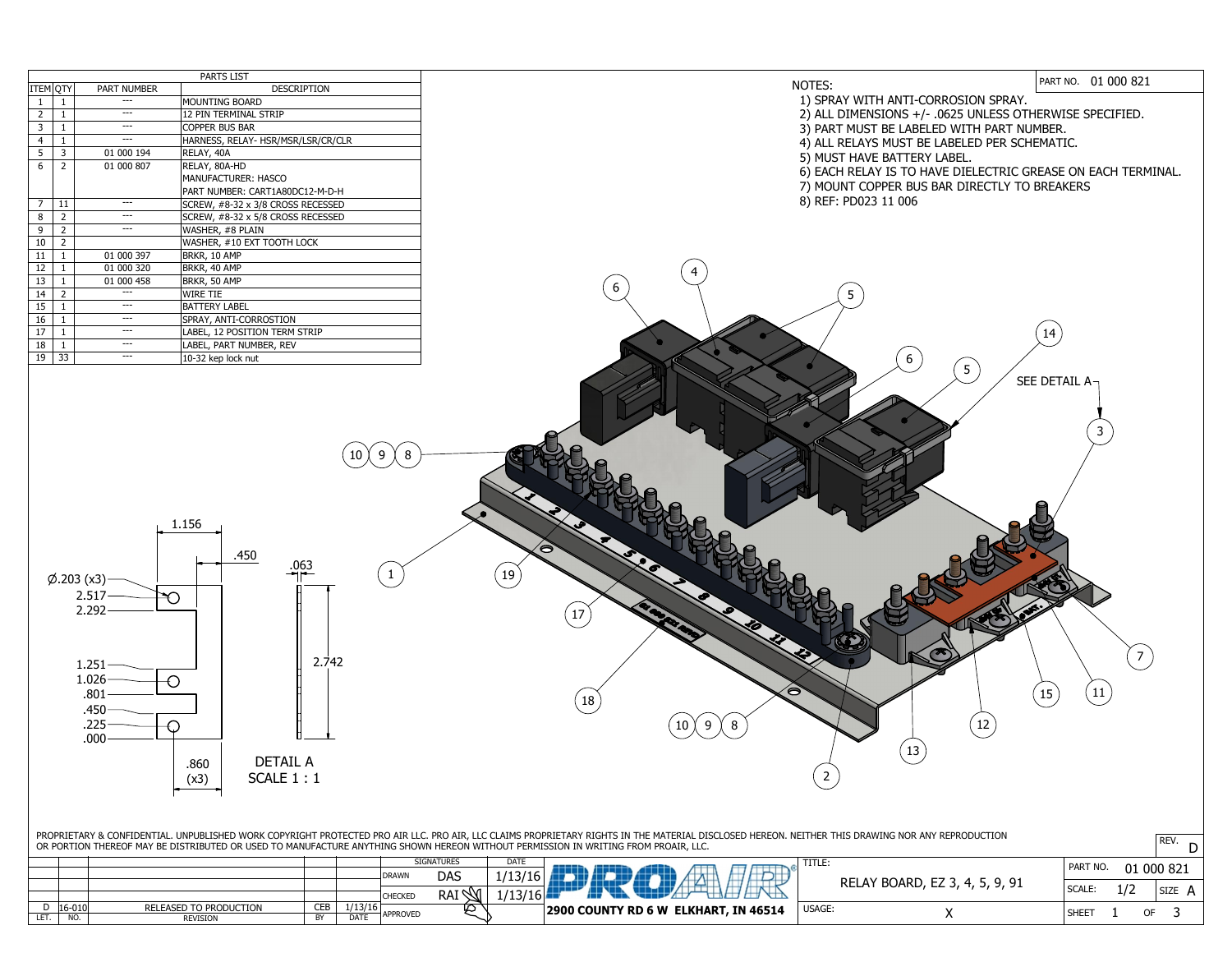

PART NO. 01 000 821